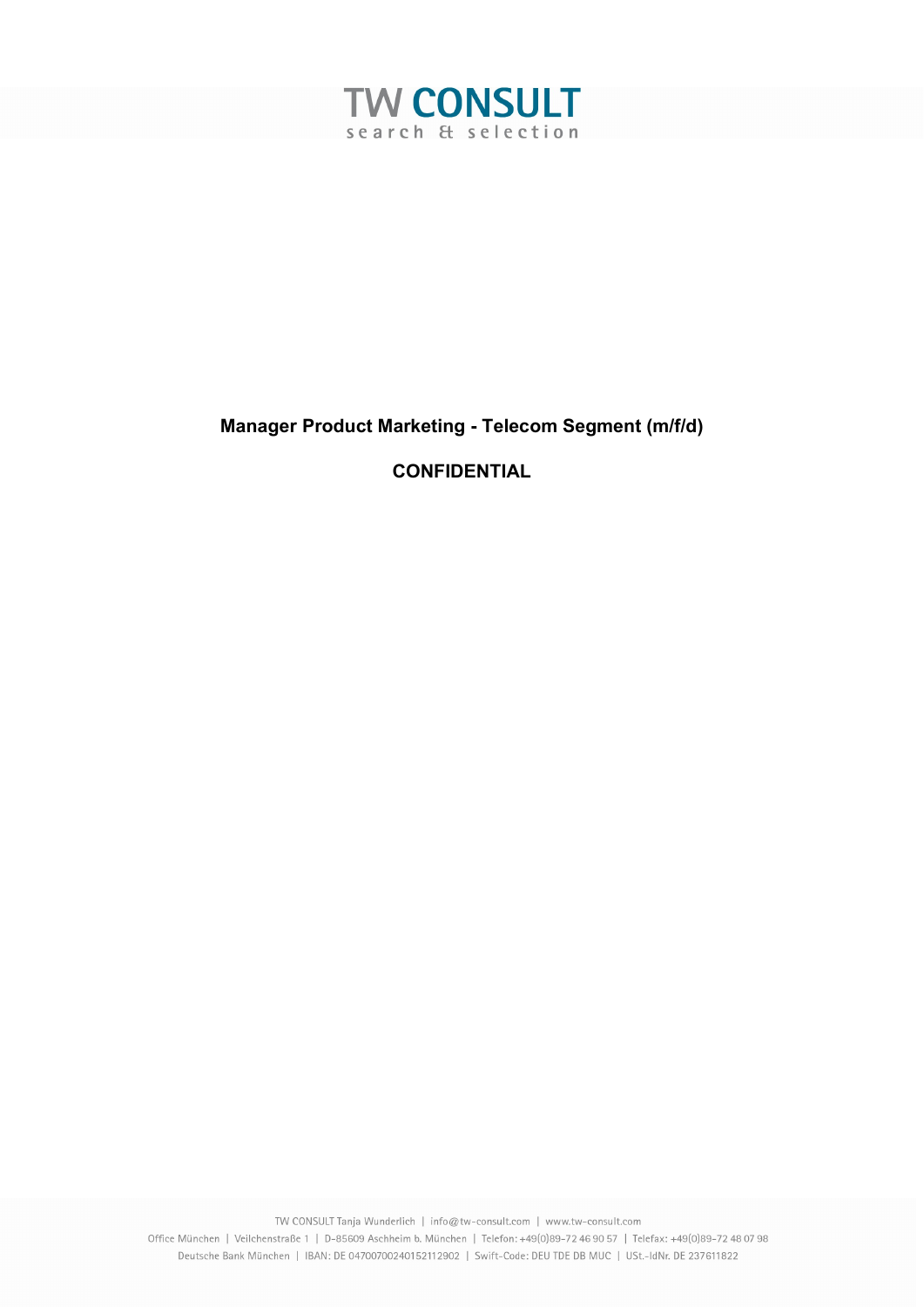

### 1. Company

Our client is a globally active, dynamic high-tech company and is one of the leading manufacturers of active and passive electrical construction elements. With over 23,000 employees in various German and global subsidiaries, it is also a leading supplier of standard and special products.

#### 2. Vacancy

Manager Product Marketing – Telecom Segment (m/f/d)

As Manager Product Marketing - Telecom Segment (m/f/d) you will take responsibility for a new position as an interface between sales, R&D as well as business marketing for the entire European area

Main Responsibilities and tasks:

- Creation of price and product strategies
- Initiation and support of products and their development
- Interface management between R&D, business marketing and sales during the entire product life cycle
- Support for design-in activities
- Product presentations and training for sales and customers
- Participate in annual budget, forecast, and annual planning process
- Preparation of market and competition analyses

Location: South-West Germany, home-office option (2 days/week)

Reporting: directly to Head of Product Management Diodes